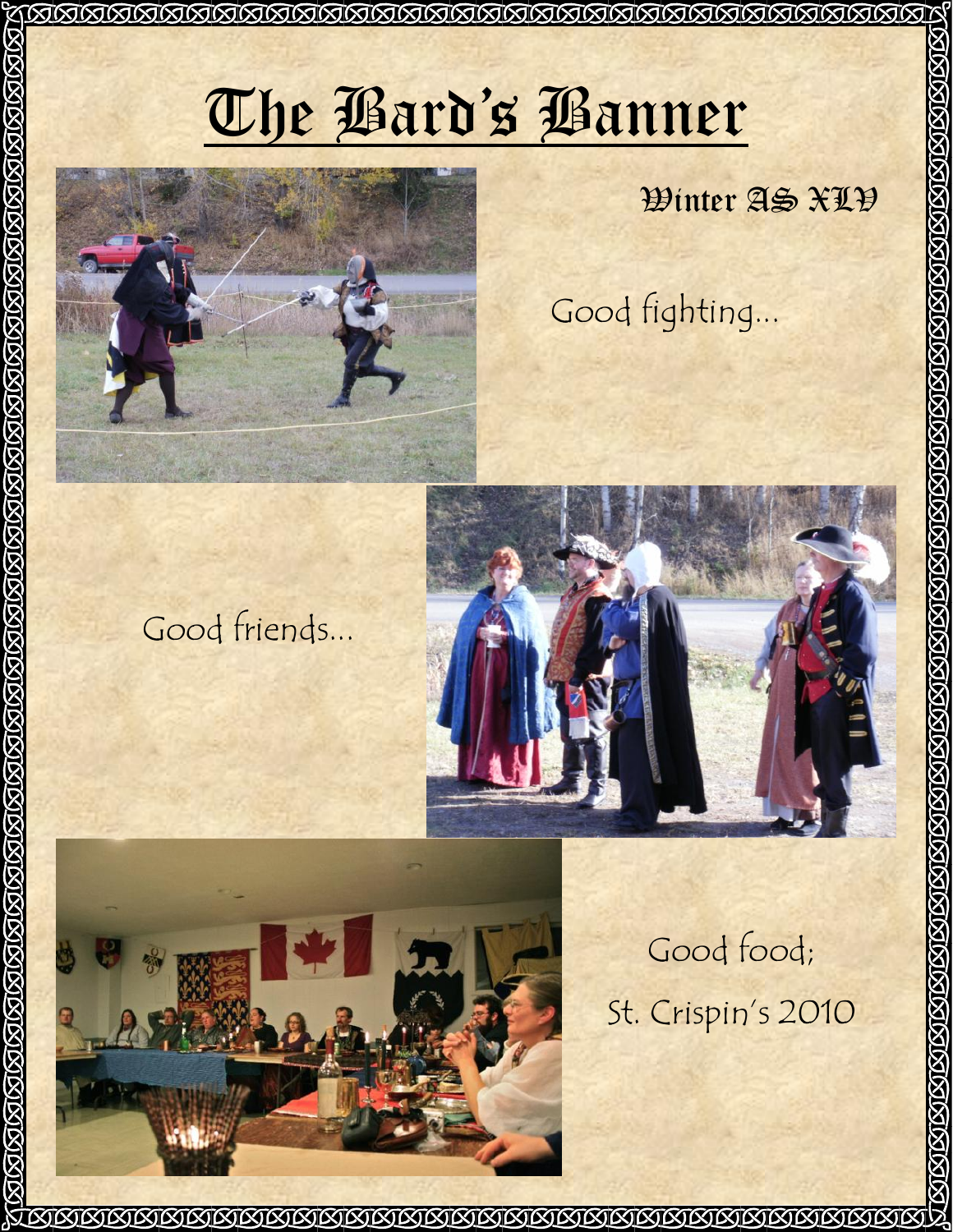## The Bard's Banner; Volume 1, Issue 6 Winter AS XLV (2010) **TIR BANNOG OFFICERS TABLE OF CONTENTS** Welcome! .... pg. 3 Seneschal: HL Tewl Gover (Douglas Feast of St. Crispin's .... pg. 3 Jeffery); [cardinal@bulkley.net](mailto:cardinal@bulkley.net) Standing Out in the Crowd .... pg. 6 Deputy Seneschal: HL Betha of Dawlish Medb's Back! ….pg. 7 (Cyndy Jeffery); [cardinal@bulkley.net](mailto:cardinal@bulkley.net) Upcoming Events .... pg. 9 Exchequer: Lord Piers Lakewood (Kevin Miller); [kj4mill@telus.net](mailto:kj2mill@lakescom.net) Herald: Lady Alys Lakewood (Jennifer Miller); [kjc3mill@telus.net](mailto:kjc3mill@telus.net) The Bard's Banner is published (hopefully) 4 times per year, on a seasonal schedule. It is a publication of the Chronicler: Lord Piers Lakewood Shire of Tir Bannog, in the Principality of Tir Righ, (Kevin Miller); [kj4mill@telus.net](mailto:kj2mill@lakescom.net) Kingdom of An Tir, of the Society for Creative Anachronism, Inc. It is not a corporate publication of the Rapier Branch Marshall: HL Liam SCA, nor does it delineate SCA policy. Dughlus (Will Sutherland); Copyright 2011 Society for Creative Anachronism, Inc [willstavern@hotmail.com](mailto:willstavern@hotmail.com) This publication shall recognize those that submit arti-Master of Stables: Lord Sigehere (Troy cles, photos, etc. You won't be paid for your submis-Reitsma) sion, but you will have the thanks of myself and our readers. A&S Officer: Lady Serena Duran de If you find you need to contact me over something Paz (Leigh St. Jean) herein, please send an email to: [kj4mill@telus.net](mailto:kj2mill@lakescom.net) Archery Officer: Lord Madyn Vach Lastly, this publication is meant for the enjoyment of (Randy St. Jean) all; share it amongst yourselves and your friends. At the end of the day, if I've made someone smile, I've done my job. -Piers Lakewood (Kevin Miller) $\bar{\mathbf{X}}$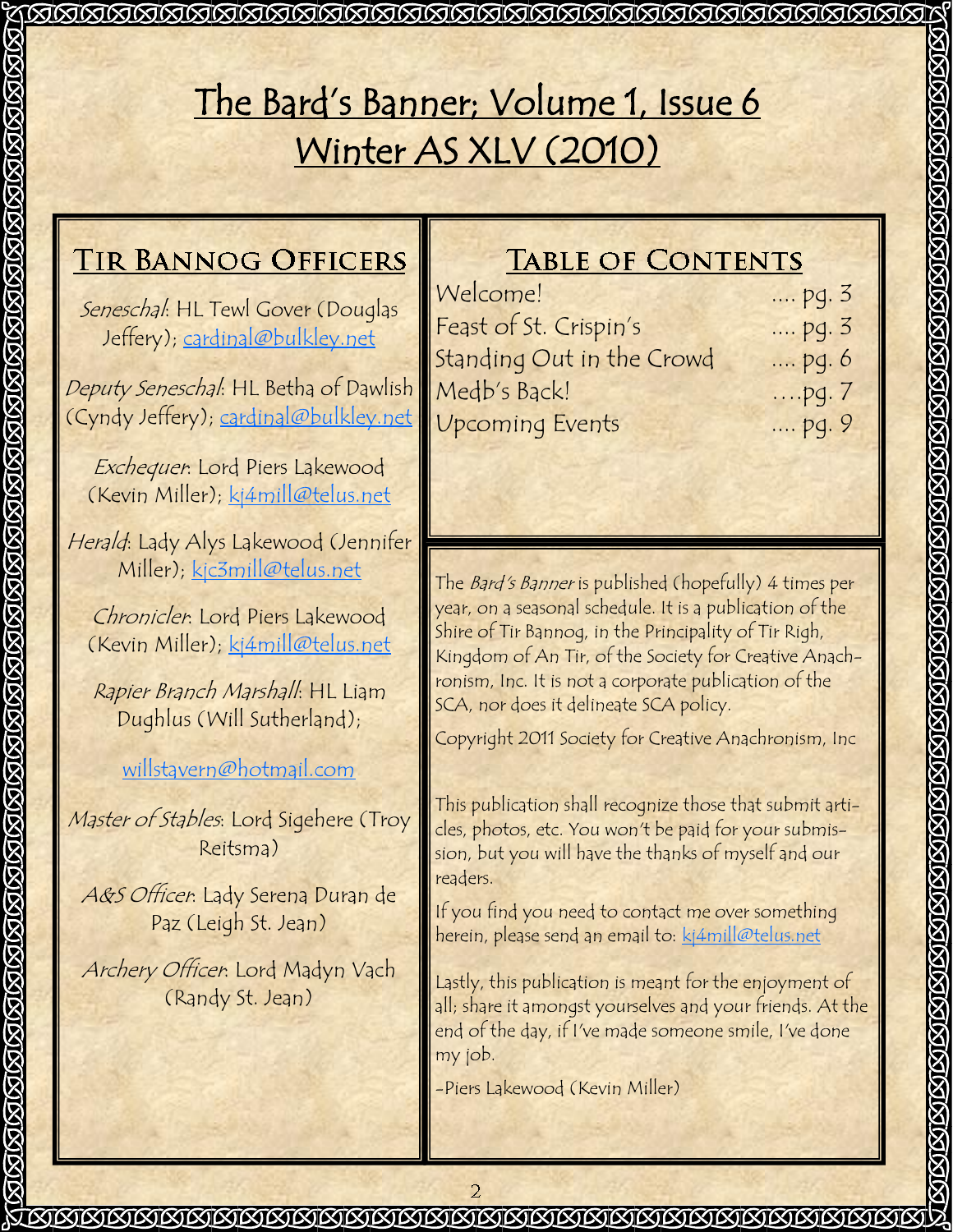#### <u> NANANANANANANANANANANANANANANAN</u>

## **WELCOME!**



(ye humble editor (left) remembering a time when things were green…)

It's nice at times like these, when the North is blanketed in snow, to remember that Spring will eventually come, and the Green shall return. In the meantime, though, the land still hibernates and we remain tucked away in our warm homes….

Welcome to this, the 6th issue of the Bard's Banner, and our second Winter issue. Herein you shall find coverage of Tir Bannog's annual St. Crispin's Feast, and we welcome a new contributor. Lady Medb offers us a place to go if you're having persona troubles, and a couple of recipes to try. Our regular contributor HL Wlfryd also found time out of his busy schedule to serve up something for our readers. So, much in the manner of a Feast, this issue hopefully offers up something for everyone's tastes. Enjoy!

-Piers Lakewood, Editor

## **FEAST OF ST. CRISPIN'S**

This year's Feast of St. Crispin's (held October 16th) was once again blessed by the weather gods. While a bit on the cool side, the air was crisp and clear, and the waning sun shone down upon the proceedings

the entire day. Over forty people signed in during the day, the majority of which also stayed for the incredible feast… but I'm getting ahead of myself.

Even before the gate officially opened, the ever present bustle of "Event Day" was happening behind the scenes, with last minute touches to the hall, the hanging of banners and the setting of display tables for the A&S competition and the Auction. By the time gate was opened for business we were all squared away and ready for some fun and fighting!



(some fighting; Lord Madyn and Gunnbjorn square off)

The festivities opened with a Heavy Prize Tourney. Despite a small field of five fighters this year, they entertained the crowd with fast and furious bouts. Lady Betha handled the Marshalling, and after the preliminary matches and semi-finals, the stage was set for the finals between Lord Sigehere Skerebaerd and Lord Bartholamus. The championship was to be decided by a best of 5 series of bouts, and after the most intense combat we had seen that morning, Lord Bartholamus stood tall as the victor of the Heavy Prize Tourney. A round of heartfelt cheers was given to the fighters, and then the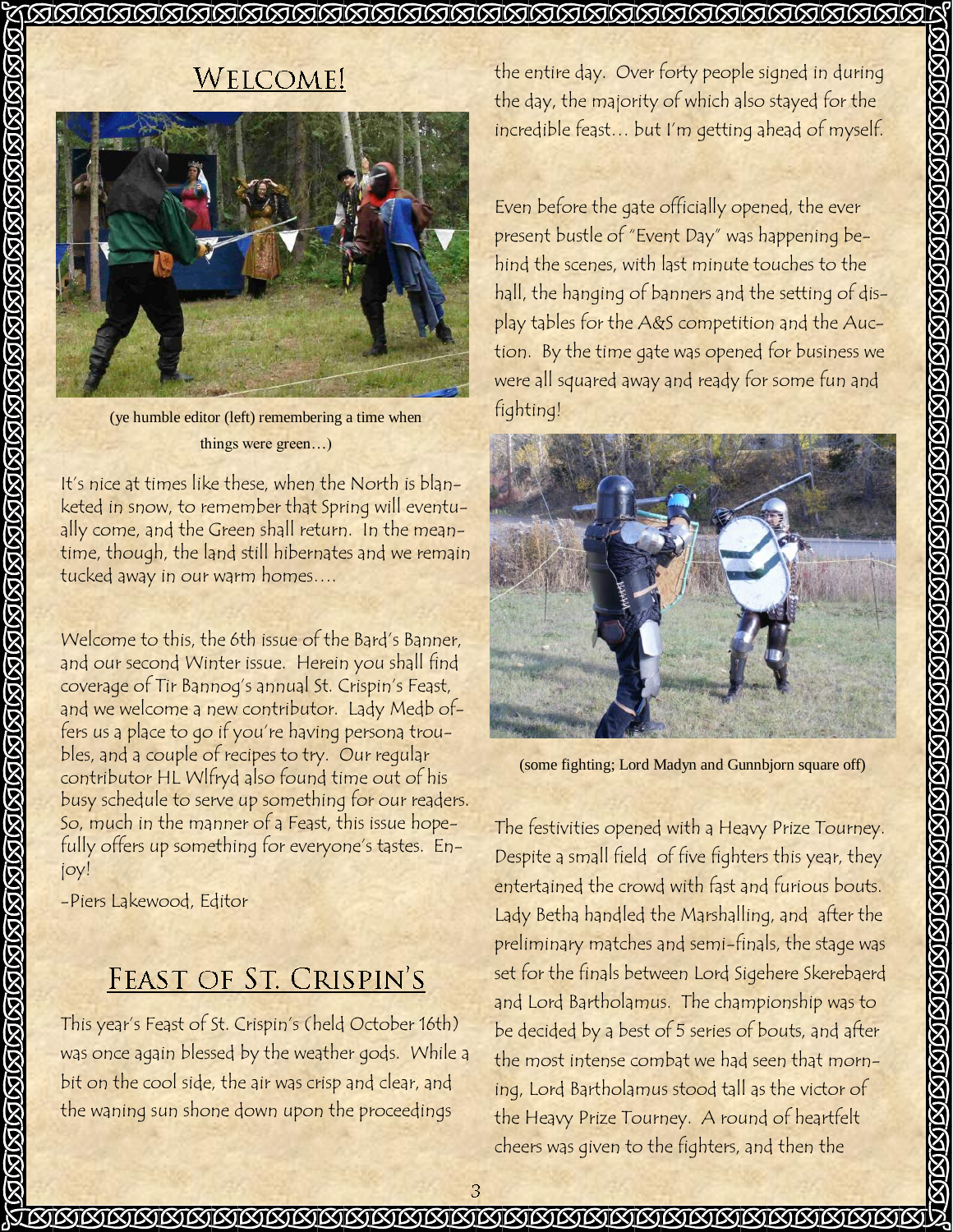#### <u> NANANANANANANANANANANANANANANANANANAN</u>

crowd dispersed. By now the majority of the event goers had arrived, and the renewal of acquaintances and visiting of old friends was in full swing both inside and outside the hall.



(Lord Sigehere takes a break before the Finals)



(Part of the crowd watching the Heavy Tourney)

After lunch, we eagerly awaited the arrival of last year's Rapier Champion, HL Josephine Blackthorn, to host this year's Championship Tournament. Little did she know that her old friend and Mentor, HL Dante Machiavelli had travelled from Borealis (with a number of his Household members) to celebrate with us.



(Old friends… photo by Lady Medb)

After the shock of seeing Dante died down (and she retrieved her belt from the ground), Josephine geared up and gathered the rapier fighters together for the Champion's Tourney. A surprise was in store for those taking part: Josephine had decided to defend her title this year!

Once again it was a small but fierce number of fighters taking part in the Rapier Championship. The positions in the final were to be decided using a Bear Pit format for the first part of the Tourney, and the fighters went at it with a vengeance.



(Their Lordships Liam and Tewl in all out battle mode!)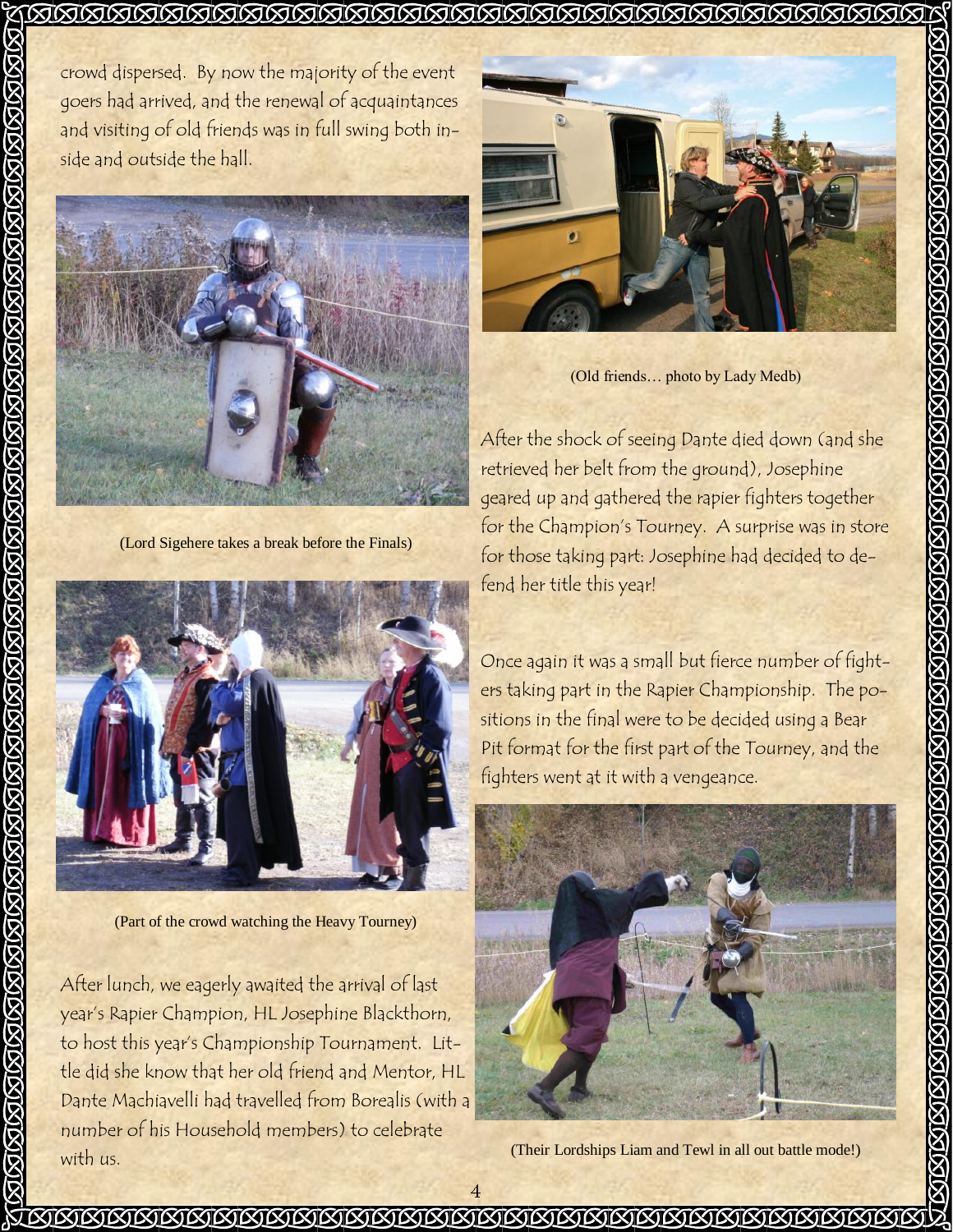

(HL Josephine duels Lord Henri Chartrand)

(Liam, you can get up now… um, Liam?)

After the bear pits and a quick break, it was time for the finale. Once again it would be HL Liam Dughlus trying to outduel HL Josephine Blackthorn for the title of Tir Bannog Rapier Champion. With the format, a best of 5, decided upon, it was time to fight!



(The duel begins….)

The two fighter's rapiers flashed in an attempt to find an opening in their opponent's defenses. That opening presented itself, and with a final thrust, Her Ladyship Josephine Blackthorn retained her title as Rapier Champion of Tir Bannog.

A gracious and grateful thank you to both HL Betha and HL Dante for Marshalling during the tournies. A note of thanks also for those in the crowd; if you were there to watch and cheer, the fighting wouldn't be as fun to do…

While the Rapier Tournament was going on, the Shire's annual "Buy an Arrow" contest was being hosted by Lord Madyn. This contest is held to raise money for the Tir Righ Travel Fund, and to win you don't necessarily have to be the most accurate; you just need to hit where the hidden "bull's-eye" is. As the competitors continued their shooting and the rapier wrapped up, it was time to head inside and start getting the feast ready, and the A&S judging finished up.

**KJAJKJAJKJAJKJAJKJAJKJ** 

As afternoon faded into evening, everyone gathered in the main hall for the Feast. Lady Alys was in charge once again this year, and she had decided to base it on the journeys of Gudrid the Far-Traveler. The first remove was to be from the New World, and consisted of wild rice, sautéed mushrooms,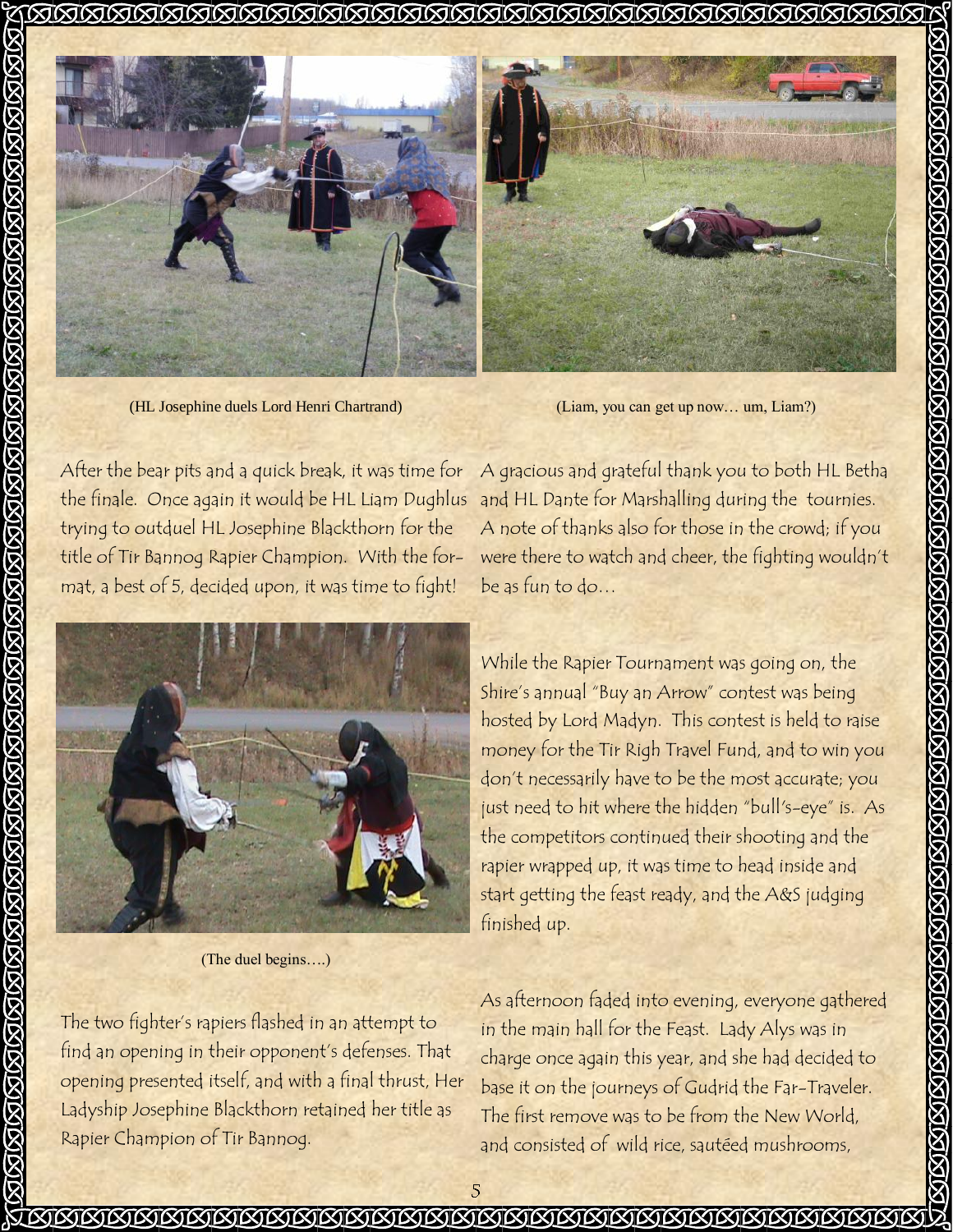## <u> INNANNANNANNANNANNANNANNANNANNAN</u>

turkey, roasted walnuts and grapes. The second remove, from Iceland, brought us rye bread and pickled herring, skyre with berries, steiktar rjupur (fried rock ptarmigan), and hrisgrjonagrautur, or rice pudding. Finally, from Rome, there was French bread with cheese, kalamata olives, green and baian beans, stuffed pork loin and dates Alexandrine. All in all, an excellent feast fit for Royalty.



(Feast goers enjoying the entertainment; photo by Lady Medb)

Amidst the feast, in between servings, Tir Bannog also held its Bardic Championship. The competition was run by Lady Medb, and she managed to sign up enough talent to fill in every gap between servings! Many a song and story were shared, and in the end, the new Bardic Champion was Her Excellency, Natal'ia Volkovicha.

After the meal was finished, the winner of the A&S Championship was announced. For his work on a handmade chainmail coif (including handmaking each ring), Gunnbjorn Grimrson became Tir Bannog's newest Arts & Sciences Champion. And finally, Tir Bannog's Brewing Competition was won by Lord Henri Chartrand for his winemaking skills.

With the sun well down and the feast goers well sated, it was time to head home and say goodnight to friends and companions.

Some final thank-yous: to our servers from Twain Sullivan Elementary School, for another great job (both parents and kids!); to those within Tir Bannog who made the time and gave the effort to make this Event possible; to HL Dante Machiavelli and the members of House Machiavelli who came all the way from Borealis to share with us their laughter, their friendship and their stories; and to all those who came from places elsewhere to share in the day. It's you who gives us the impetus to put on the best "show" we can, and to make your day (and ours) truly memorable.

# **STANDING OUT IN THE** CROWD

By Wlfryd of Leedes

Most people living in Kitimat (Cae Mor) know that we are here because of the groups visibility and our activities in the community. Once a month the group goes "Freaking the Mundanes." Members in garb will go out for dinner at a local restaurant. We have been using a neighbourhood pub but have started to patronize more up scale locales. This has drawn some comments from the other patrons, either about the group or the garb, but none have engaged any of the group members in conversation... yet. We continue to be ever hopeful that we can attract other members of the community to membership.

**KJAJAJAJAJAJAJAJAJAJAJ** 

JØØØØØØØØØØØØØØØ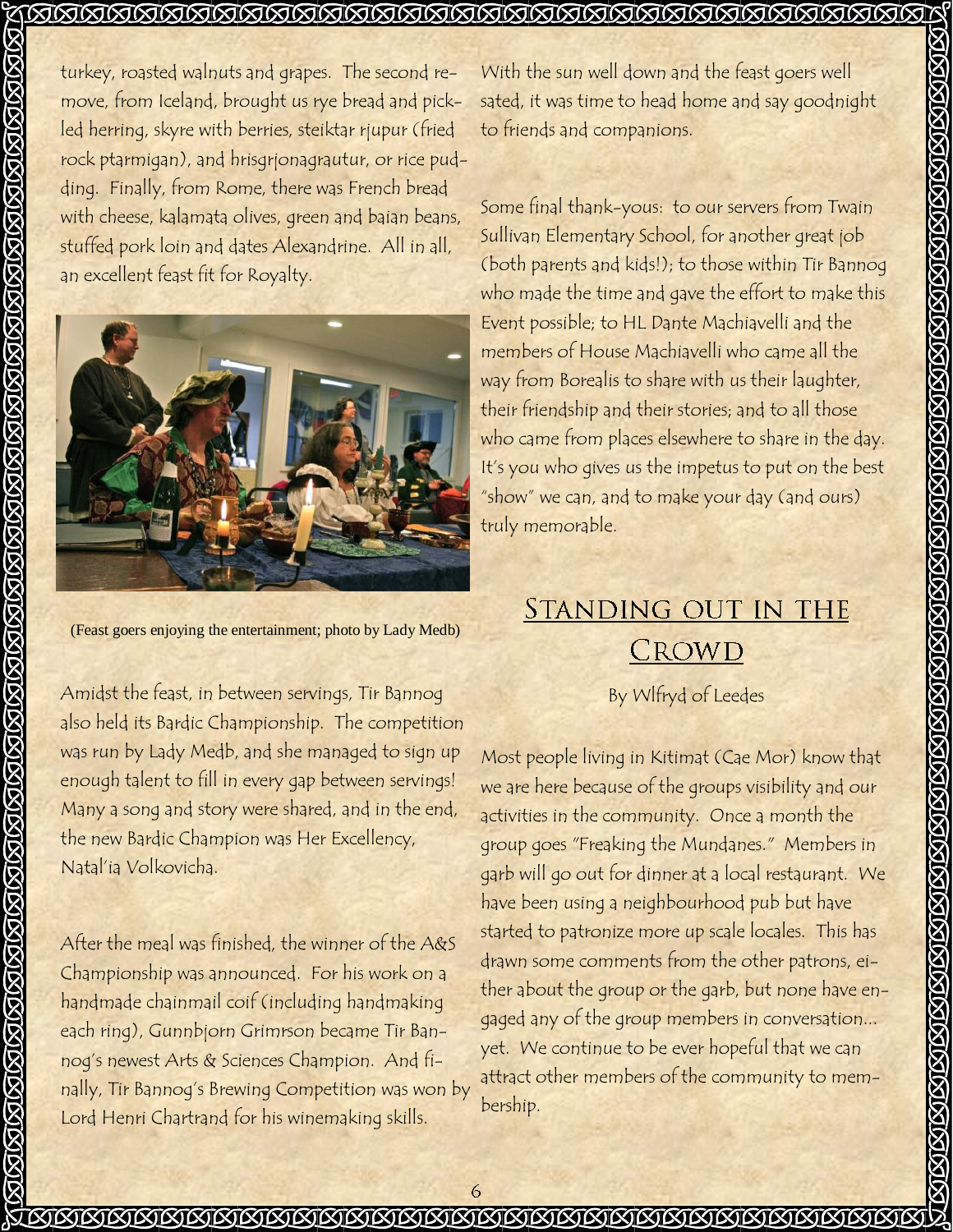## 

The group also participates in what the local High School has come to call SCA Day. The Shire sends a number of adults to the High School where they erect a Medieval Village; either in the cafeteria in bad weather, or outside in good weather. Our last visit to the High School for SCA Day saw five stations set up: Arms and Armour, Fashions, Spinning and Weaving, Games, and Arts and Sciences.

Each student is provided with a passport when they arrive, with a list of the stations on one side and an SCA based worksheet on the reverse. Teachers are given an answer sheet to the worksheet. As students travel from station to station they ask questions and collect passport stamps. This last visit we had three grade 8 classes and a writing 12 class visit the village.

The Shire has been doing SCA Days in various forms since 1995 Gregorian and now seems to be providing an attractive activity that increases our profile and the interest of students in the community. So much ideas for me to use. "Thanks," I said. "When will so in fact that we have been invited to travel to Haida Gwaii and work with teachers there to enhance the Socials 8 program. We will simply take the show on the road and demo an SCA Day for interested teachers on a Professional Development Day.



(Mount Elizabeth - the Local High School in Kitimat)

## MEDB'S BACK!



(A rare photo of the elusive Medb)

[Editor's Note: a short time back, while working on the Banner, Medb came up with some snippets of you have them done?" After a brief "ummm…", this is the result]

To anyone looking to improve their persona story, and having trouble on where to start, might I suggest trying here:

## http://www.modaruniversity.org/Persona1.htm

This link has a series of questions (70) to help with persona development. (Is your persona married? How old is your persona? How widely has your persona travelled?)

 $\sim\sim\sim$ Recipe's: This one was given to me by the lovely Lady Ileen, of Seagirt: From the book "Pleyn Delit" Medieval Cookery for Modern Cooks; Authors: Constance B. Hieatt, Brenda Hosington & Sharon Butler

 $\sim\!\sim\!\sim$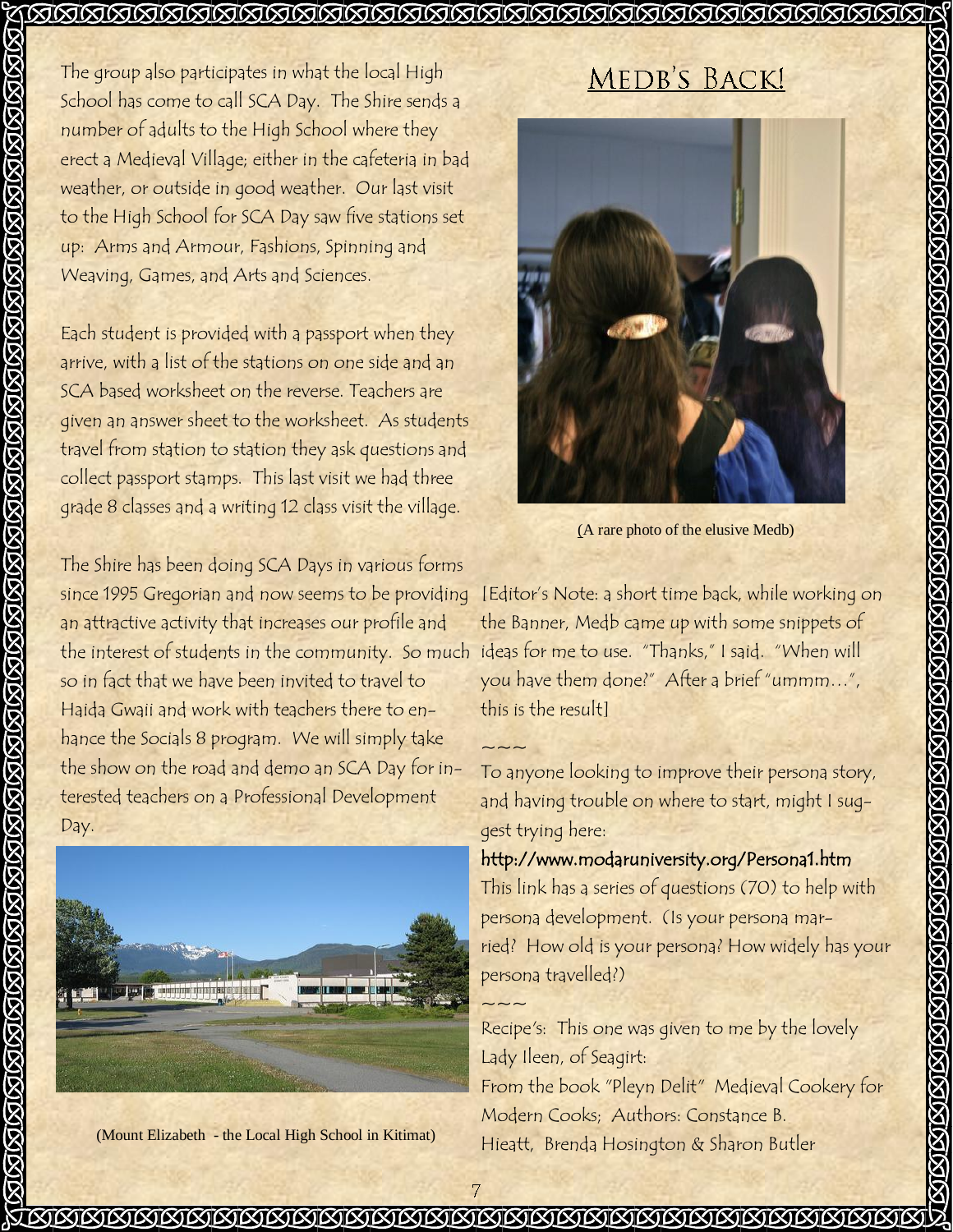$\sim\sim\sim$ 

## Pg. 125 Payn Ragon

"Take hony sufar and clarifie it togydre and boile it with esy fyr, and kepe it wel from brenyng and whan it hath yboiled a while, take up a drope per-of wip by fynger and do it in a litel water and loke if it hong togyder, and take it fro the fyre and do perto the thriddendele and powdor gyngen and stere it togyder til it bigynne to thik and cast it on a wete table; lesh it and serue it forth with fryed mete on dlesh day or on fysshe days" FC 67

This recipe makes a fudge-type candy, complete with dish. The *Mènagier* gives this as suitable with venisoft-ball test. The unspecified ingredient added dur-son, but we have found it goes nicely with roast ing the beating stage would most probably be ground almonds, currants, pine nuts - the sort of ingredient used to stuff roasts, flavour stews, etc. Pegge suggests that the 'third part' must be bread ('payn'), but it seems more likely that this is one of the names which suggests an appearance rather than an ingredient.

Just as 'yrchouns' are sausage made to look like hedgehogs, this is a sweet shaped, and sliced like bread. Since this dish is recommended to accompany fried meat, it would provide the kind of contrast that a sweet sauce might.

Honey and Almond Candy 2 Cups sugar 3 Tbsp Honey 2/3 cup water 2/3 cup ground almonds 1/4 - 1/2 tsp ginger

Cook sugar, honey, and water together, stirring frequently, over fairly, low heat, stirring until the syrup reaches the soft-ball stage (Approximately 234°). Cool it a little, then beat it until it begins to

stiffen. Then add the almonds and ginger, stir together, and pour out onto waxed paper. When hardened, slice and serve.

## Navès aux chateingnes

Young, small turnips should be cooked in water without wine for the first boiling. Then throw away the water, and cook slowly in water and wine, with chestnuts therein, or, if one has no chestnuts, sage.

Even if one does have chestnuts, sage improves the pork: especially 'Cormarye'.

## Turnips with Chestnuts and Sage

2 lbs small white turnips, peeled or medium ones, peeled and quartered 5 cups water 1 cup white wine 1/4 - 1/2 lb shelled chestnuts 1/2 tsp dried sage, or a spring of fresh sage salt to taste

To shell chestnuts, pare off a strip of skin from each with a small, sharp knife, then drop them a few at a time into boiling water. When they have boiled a few minutes, remove from the water and peel off the rest of the shell. Parboil the turnips in 4 cups boiling, salted water for five minutes. Drain and recover with remaining cup of water and the wine. Add shelled chestnuts and sage and a little more salt, and bring back to a boil. Lower heat and simmer gentle for about 30 minutes.